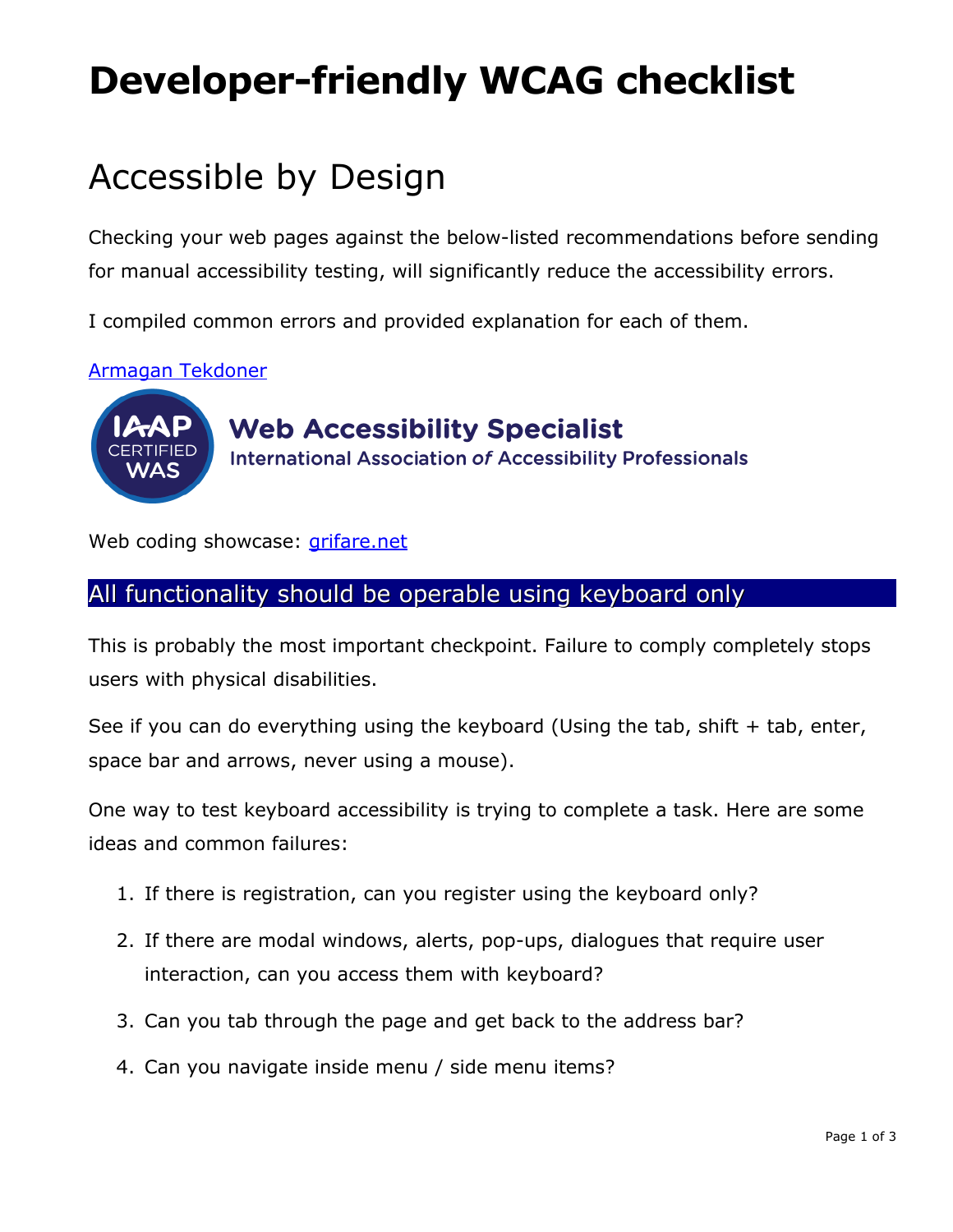#### Semantic HTML5 elements

Try **using semantic HTML5 elements** instead of DIVs, this will prevent many accessibility errors without additional mark-up, such as ARIA. No tabindex attributes will be required as well.

## Make sure the website passes the **[mark-up validation](https://validator.w3.org/nu/)**

When the page validates, in addition to satisfying the parsing criterion which has limited requirements, many other issues will have been fixed automatically. Using the mark-up validation tool, we almost always find parsing errors that should have been found and fixed by the developers and sometimes these are the root causes of multiple failures.

#### Avoid layout tables

Tables are intended for data presentation, the design should be handled by CSS.

Although using tables for layout is not an automatic accessibility error, it is difficult to achieve error-free results when tables are used.

#### $\&$ nbsp; and <br />

Usage of multiple whitespaces or more than one line break one after the other  $(<$ br  $/$ ) for positioning elements, is a solid accessibility error. Use CSS instead.

#### Careful with the forms

Each and every input field must have its own associated label. Just properly using label and input elements with the correct attributes takes care of the vast majority of issues.

#### All screens must have unique titles

The author of the page should address this.